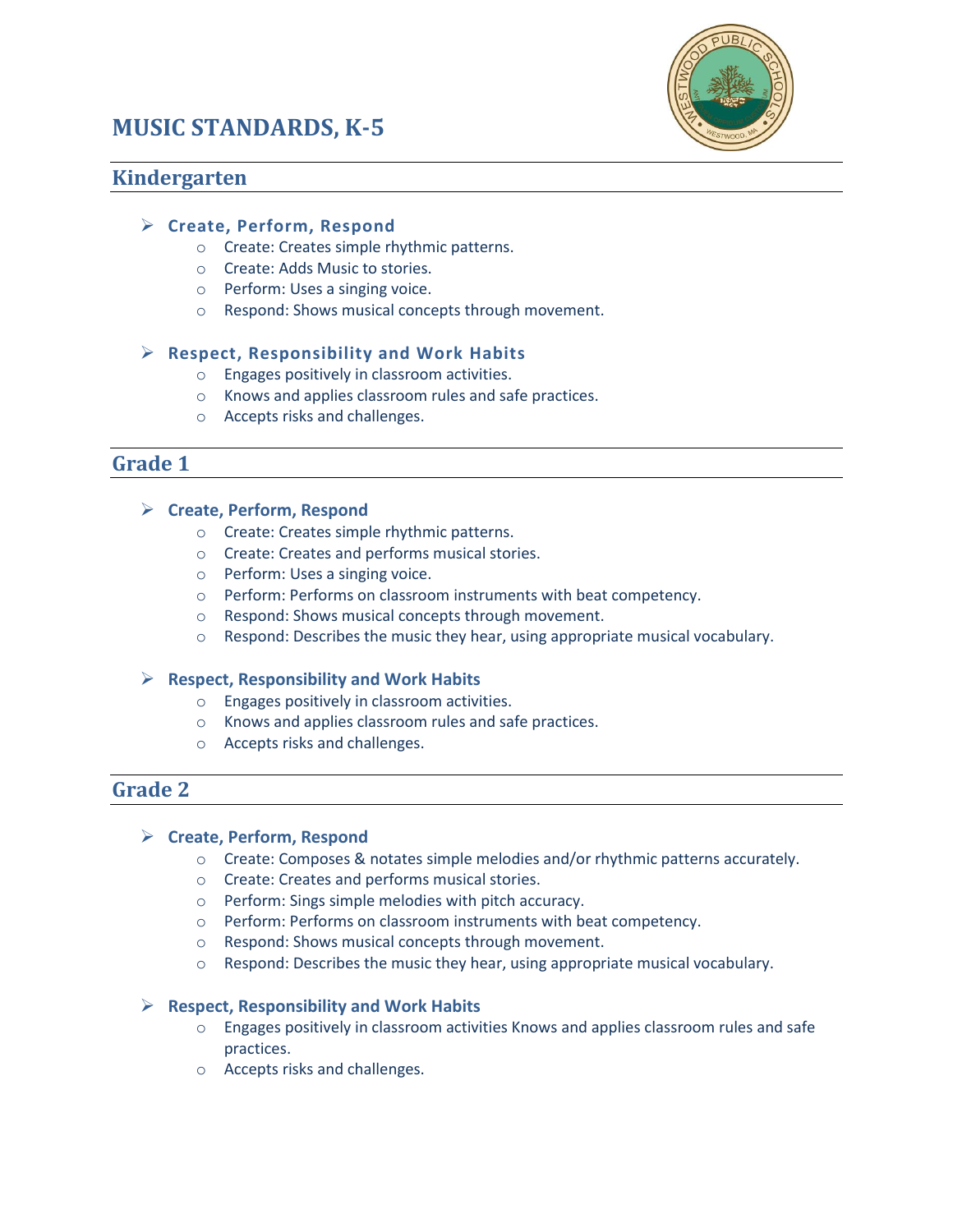# **Grade 3**

### **Create, Perform, Respond**

- o Create: Composes & notates simple melodies and/or rhythmic patterns accurately.
- o Perform: Sings simple melodies with pitch accuracy.
- o Perform: Performs on classroom instruments with melodic & beat competency.
- o Respond: Shows musical concepts through movement.
- o Respond: Describes the music they hear, using appropriate musical vocabulary.

#### **Respect, Responsibility and Work Habits**

- o Engages positively in classroom activities.
- o Knows and applies classroom rules and safe practices.
- o Accepts risks and challenges.

### **Grade 4**

- **Create, Perform, Respond**
	- o Create: Composes & notates simple melodies and/or rhythmic patterns accurately.
	- o Create: Creates and performs musical stories.
	- o Perform: Sings simple melodies with pitch accuracy.
	- o Perform: Performs on classroom instruments with melodic & beat competency.
	- o Respond: Shows musical concepts through movement.
	- o Respond: Describes the music they hear, using appropriate musical vocabulary.

#### **Respect, Responsibility and Work Habits**

- o Engages positively in classroom activities.
- o Knows and applies classroom rules and safe practices.
- o Accepts risks and challenges.

# **Grade 4 Instrumental**

### **Skills, Knowledge, Concepts**

- o Displays proper posture and playing position.
- o Demonstrates developmentally appropriate instrumental tone.
- o Performs on instrument with rhythmic accuracy.
- o Plays simple melodies with pitch accuracy.
- o Reads and responds to musical notation.
- o Demonstrates an understanding of musical concepts through listening and responding.

### **Respect, Responsibility and Work Habits**

- o Engages positively in classroom activities.
- o Accepts risks and challenges.
- o Prepared with instrument and materials.
- o Demonstrates appropriate home practice habits.